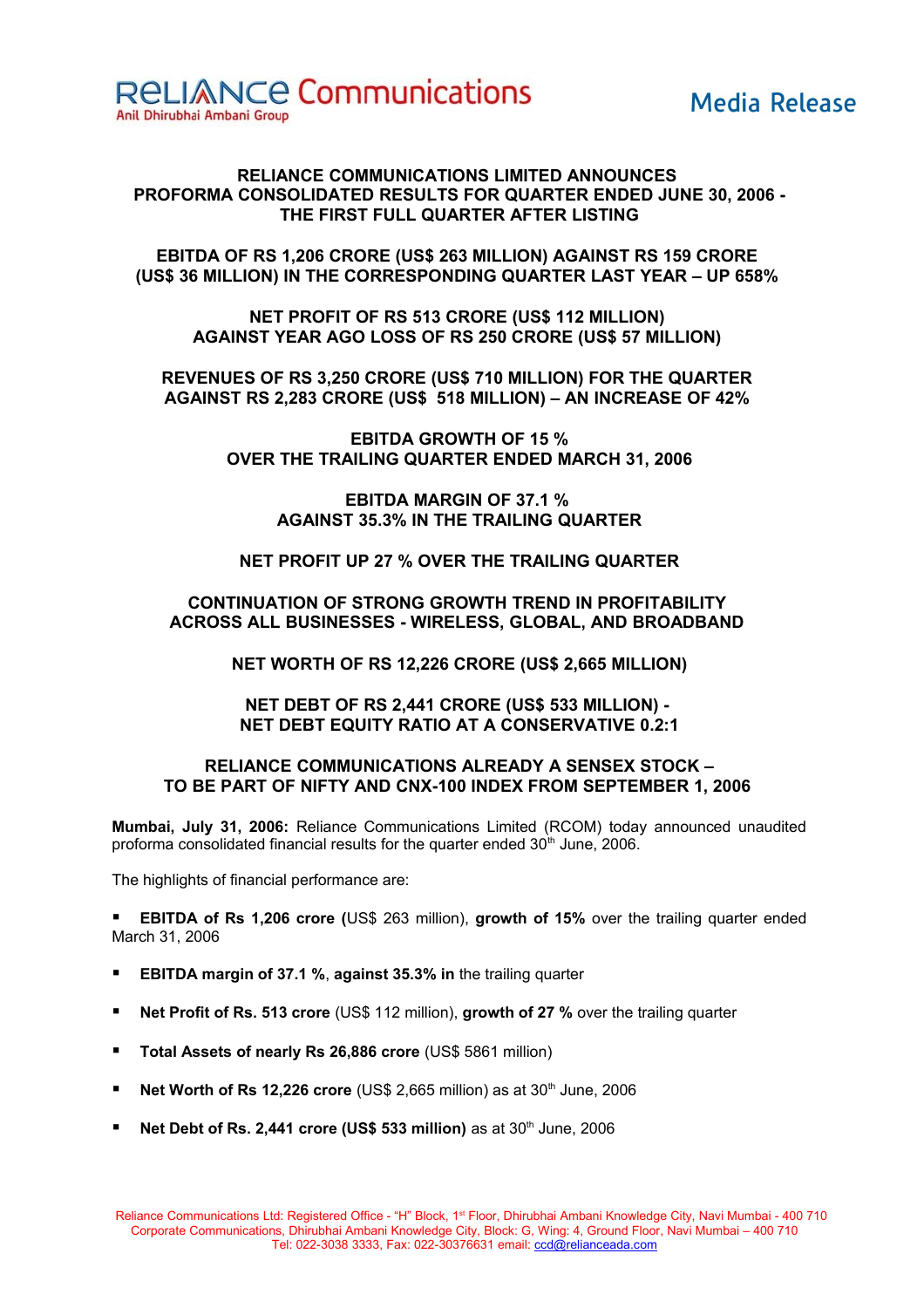The proforma consolidated financial results relate to RCOM and its operating companies, including inter alia Reliance Infocomm Limited (RIC), Reliance Communications Infrastructure Limited (RCIL), Reliance Telecom Limited (RTL), and FLAG Telecom Limited (FLAG).

In the interests of better disclosure, and to assist investors in understanding overall performance of RCOM, the proforma numbers have been prepared as if the proposed corporate reorganization (previously announced) had been implemented for the quarter.

**The proforma numbers are based on a prudent and conservative accounting methodology, whereby revenues during the quarter from free incoming Lifetime plans have been deferred over a period of 48 months.**

Commenting on the results, **Mr Anil Dhirubhai Ambani, Chairman, Reliance Communications Limited** said:

**"I am delighted at the sustained improvement in profitability, and expect the strong business momentum to continue for the rest of the financial year.**

**EBITDA for the quarter increased 658% to Rs. 1,206 crore (US\$ 263 million), against Rs. 159 crore (US\$ 36 million) in the corresponding quarter last year.**

**The company has earned a net profit of Rs. 513 crore (US\$ 112 million) in this quarter, against the year ago loss of Rs. 250 crore (US\$ 57 million)."**

## **Corporate Developments**

# **Scheme of Amalgamation Approved by respective high courts within a record time of 120 days from the date of Board Approvals**

The scheme of Amalgamation and Arrangement (SoAA) for the amalgamation of Reliance Infocomm Ltd., Ambani Enterprises Ltd., Reliance Business Management Pvt. Ltd., Formax Commercial Pvt. Ltd., Reliance Communications Technologies Ltd., Reliance Software Solutions Pvt. Ltd., Reliance Communications Solutions Pvt. Ltd. and Panther Consultants Pvt. Ltd. and Demerger of the Network division of the Reliance Communications Infrastructure Ltd., with the Company have been approved by the respective High Courts.

Upon effectiveness of the Scheme and allotment of new equity shares of the Company, the paid up equity capital of the company will stand increased to 204,46,14,990 shares of Rs. 5 each fully paid up, and RCIL as also FLAG Telecom will become wholly owned subsidiaries of the company.

# **Reliance Communications wins FLAG Arbitration against VSNL – FLAG's capacity to increase exponentially**

During the quarter, the International Court of Arbitration has decided, in favour of the Company and against VSNL, the Arbitration relating to FLAG's right to upgrade the capacity in India on FLAG Europe – Asia cable. As a result, FLAG's capacity for International traffic from India will be enhanced immediately by 140 Gigabytes. FLAG also has the right to equip capacity to any level.

# **Conservative Accounting – Proactive Extraordinary Expenditure provision for Subscriber verification costs**

The regulatory authorities may require verification/ re-verification of all subscribers. The company estimates the cost of such an exercise in a full year at Rs 60 crore. Accordingly, on a conservative basis, an amount of Rs. 15 crore has been provided in this quarter to meet the cost of any such exercise.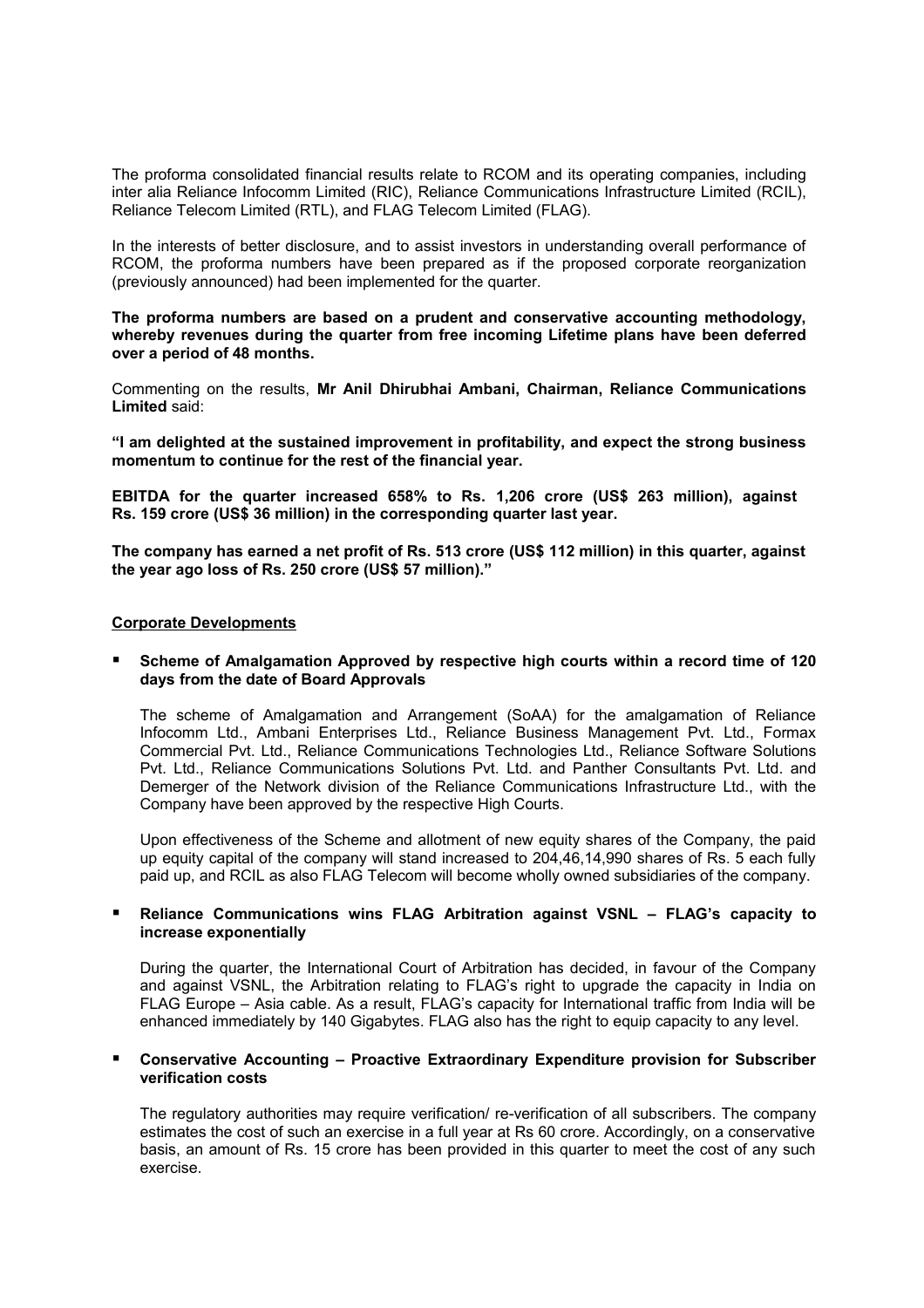# **Business Review**

## **Wireless**

As at  $30<sup>th</sup>$  June, 2006, the Company had 22.52 million wireless customers on its network. representing a market share of 20.6% of the All India wireless market.

Users of wireless multi media services increased 24% to 7.9 million as on 30<sup>th</sup> June 2006, from 6.4 million users as on  $31<sup>st</sup>$  March 2006, continuing the strong upward trend in usage of these services by our customers.

Revenues of the Wireless business increased 15% sequentially, from Rs. 2,120 crore (US\$ 480 million) to Rs. 2,432 crore (US\$ 535 million).

EBIDTA increased from Rs. 757crore (US\$ 170 million) to Rs. 875 crore (US\$ 192 million) – an increase of 16% sequentially.

#### **Global**

In an increasingly competitive wholesale ILD market, we maintained our leadership with a market share of over 40%.

In the retail ILD market, we continued to experience strong growth in our overseas Reliance India call franchise. Active customers have now crossed the 0.6 million threshold. We are currently expanding the virtual calling cards to several new countries where this a significant non –resident Indian population.

New contract values for sales of Indefeasible rights of use (IRU) by FLAG once again reached a record level in the quarter ended  $30<sup>th</sup>$  June, 2006. We continued winning major long-term contracts, including notable multi-gigabyte capacity sales to Deutsche Telekom in the trans-atlantic segment and China Netcom in the trans-pacific segment.

**Global business experienced strong margin expansion and growth in profitability. EBITDA during the quarter increased 8%. EBITDA margins increased from 18.6% to 23%.**

## **Broadband**

Our broadband operations continued to focus on directly connecting buildings in the top 30 cities in India. The number of buildings on-net increased 77% to 1,80,759 from 1,01,741 at the end of the prior quarter. We have geared up our construction activity, leveraging the existing optic fibre in the ground, to accelerate the roll out.

The number of access lines increased to 256,000 from 217,000 at the end of the prior quarter. The take up rate for our services has been consistently strong in the quarters following the activation of each building on-net.

**Broadband achieved revenue growth of 16.6 % sequentially, and an EBITDA margin of 38.8% as compared to 31.1%.**

# **Financial Review**

**Driven by strong focus on improving product portfolio, and focus on driving cost efficiencies, we achieved significant growth in profitability.**